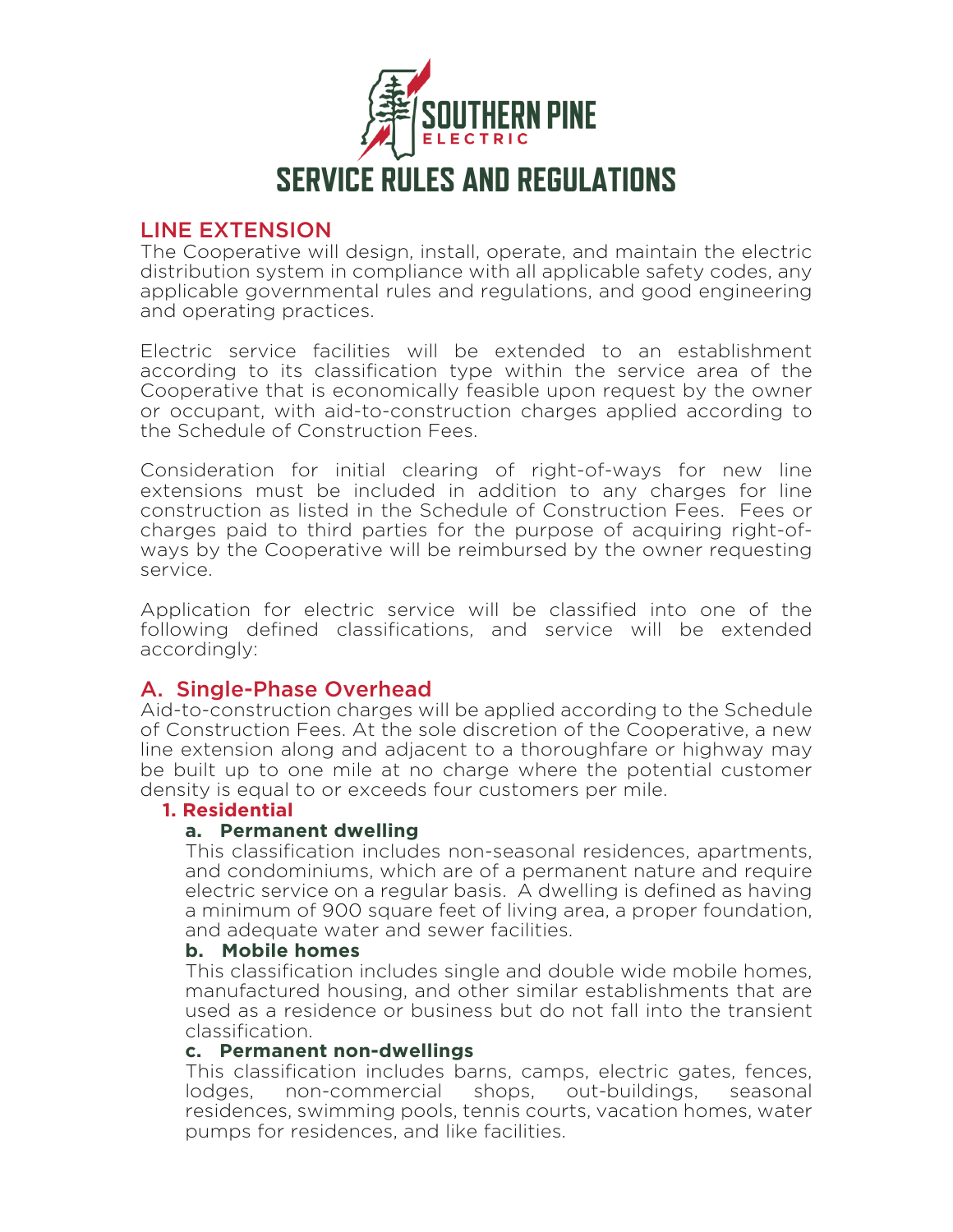# **d. Subdivisions**

This classification includes property that is subdivided into multiple parcels with the intent to develop multiple dwellings or businesses. Developer must provide the Cooperative with a surveyed plat and legal description created by a licensed surveyor.

# **2. Public facilities**

This classification includes federal, state, county, or municipal government facilities, schools, fire departments, emergency medical facilities, churches, water associations, and like facilities.

# **3. Agriculture**

This classification includes the following farm services:

- **a.** Central farm meter with residence
- **b.** General farm Dairy, hog, emu, worm farm, greenhouse, farm water pump, riding arena, non-commercial sale barn, fruit picking/grading shed, syrup shed
- **c.** Poultry farm

# **4. Small commercial facilities**

This classification includes food processing, sawmill, wood yard, hospital-nursing-boarding facilities, hotel/motels, restaurants, small or large retail, office facilities, credit unions, waste facilities, communication towers, telephone exchanges, cable television, airports, small manufacturing, and like facilities.

# **5. Transient facilities**

This classification includes mining facilities (gravel, sand, and limestone), asphalt plants, oil facilities, gas facilities, pipeline rectifiers, camper trailers, and other similar services. Services of a transient nature will be furnished in accordance with the existing rate schedules of the Cooperative, the members shall pay in advance the total estimated cost of installation and removal of the service facilities, less salvage value of materials used, or an amount as specified in the Schedule of Construction Fees, whichever is greater. A written contract may be required for supplying electric service under this classification, depending upon type and size of service requested, location, and amount of aid-to-construction required.

# **6. Temporary Construction Service**

A temporary construction service is defined as a single phase 120/240 volt service drop used for the purpose of providing power for initial construction of a permanent establishment. Facilities constructed for this purpose other than a service drop are considered transient. The consumer requesting temporary service must provide a suitable temporary construction meter pole installed at an agreed-upon location.

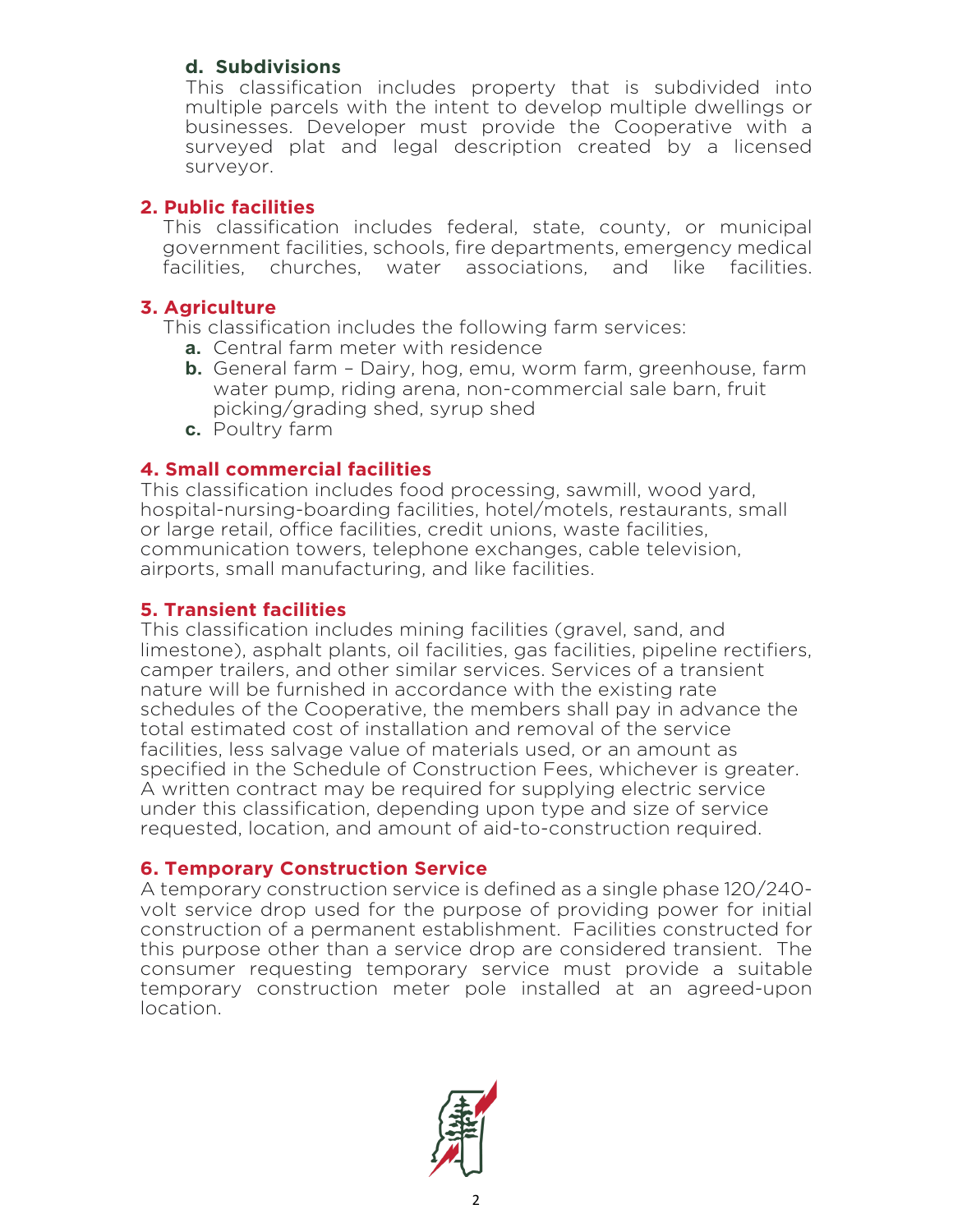# B. Single-Phase Underground

All classifications listed in Section A also apply to this section. Charges for underground service are based on a blended cost to develop an applicable charge that is the difference between overhead and underground service. Therefore, charges for underground service are in addition to applicable overhead charges. Aid-to-construction charges will be applied according to the Schedule of Construction Fees.

#### **1. Residential**

#### **a. Permanent dwelling**

At the request of the builder/developer/owner, the Cooperative will install underground distribution facilities for single-phase service to residences, apartment buildings, and condominiums.

#### **b. Mobile Homes**

This classification includes single and double wide mobile homes, manufactured housing, and other similar establishments that are used as a residence or business but do not fall into the transient classification.

#### **c. Permanent non-dwellings**

This classification includes barns, camps, electric gates, fences, lodges. non-commercial shops, out-buildings, seasonal lodges, non-commercial shops, out-buildings, seasonal residences, swimming pools, tennis courts, vacation homes, water pumps for residences, and like facilities. Facilities in this classification shall be considered as individual services or units.

#### **d. Subdivisions**

At the request of the developer, the Cooperative will install underground distribution facilities to subdivision developments with charges applied according to the Schedule of Construction Fees. In some cases, and at the sole discretion of the Cooperative, credit may be given for developments that assist in the balance of winter and summer conditioning loads.

#### 2. Public Facilities

At the request of the owner, the Cooperative will provide underground service to permanent establishments that are government supported or public/community associations or groups.

#### 3. Agriculture

This classification includes the following:

- **A.** Central farm meter with residence
- **B.** General farm
- **C.** Poultry farm

# 4. Small Commercial

This classification includes permanent business establishments. At the request of the owner, the Cooperative will provide underground service to this type of establishment.

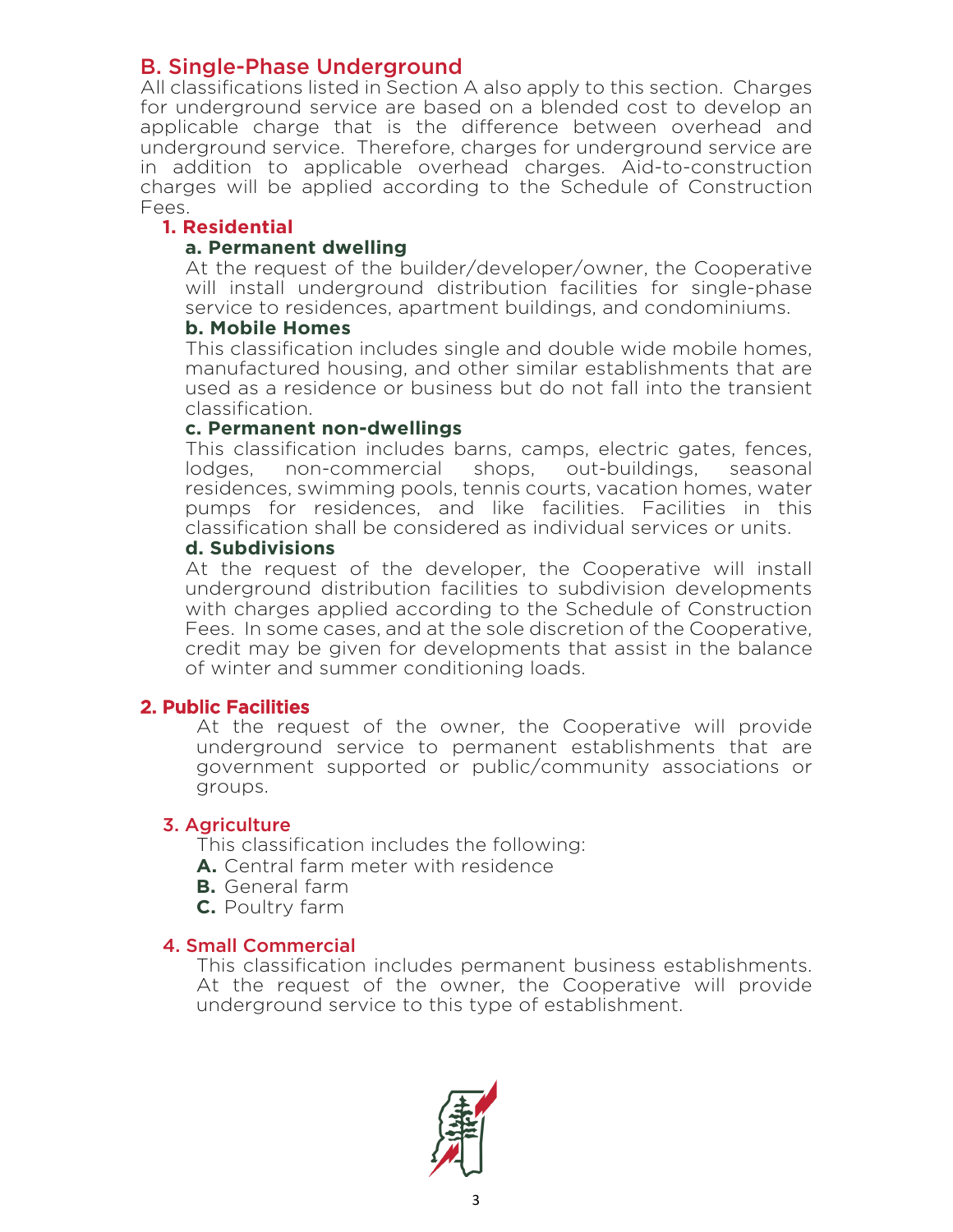#### 5. Transient facilities

The Cooperative prefers not to install underground facilities for services of a transient nature. In the event the Cooperative agrees to this type of installation, the member shall pay in advance the total estimated cost of installation and removal of the service facilities.

A written contract may be required for supplying electric service under this classification, depending upon type and size of service requested, location, and amount of aid-to-construction required.

#### **6. Temporary Construction Service**

The classification for this type of service is the same as described in Section A, for the overhead service drop. For underground applications where existing underground equipment is available, a suitable temporary construction pole is to be provided by the member and installed by the Cooperative at or near the existing underground facilities. An underground temporary service to be connected for construction purposes in a location that is more than fifteen feet from existing underground facilities will be considered as a transient service. The temporary meter pole shall be constructed according to Cooperative specifications.

#### C. Three-Phase Overhead

Three-phase service shall be extended to such establishments as listed in the following classifications when located within the service area of the Cooperative. Whenever revenues are not sufficient to justify the initial investment then construction charges may apply as listed in the Schedule of Construction Fees. Three-phase service requiring the construction of additional transmission facilities shall be extended only upon satisfaction of terms and conditions as negotiated between the owner and the Cooperative.

Overhead service is preferred for three-phase services where the customer's main service rating is less than 1,600 Amps. Preferred secondary voltages available as an overhead service are installed as a 4-wire service which means the customer must provide a neutral conductor for each secondary run. Preferred secondary voltages for overhead services are 120/240∆, 120/208Y, or 277/480Y. A threephase secondary voltage of 120/240∆ is only available from an overhead transformer bank. Installations other than those listed as preferred may be susceptible to charges and will be installed at the sole discretion of the Cooperative.

#### **1. Public Facilities**

This classification includes permanent establishments that are government supported or associations or groups. This customer class generally falls into one of the Cooperative's Small Power commercial rate structures. Examples include federal, state, county, and municipal government facilities, schools, fire departments, emergency medical facilities, and churches.

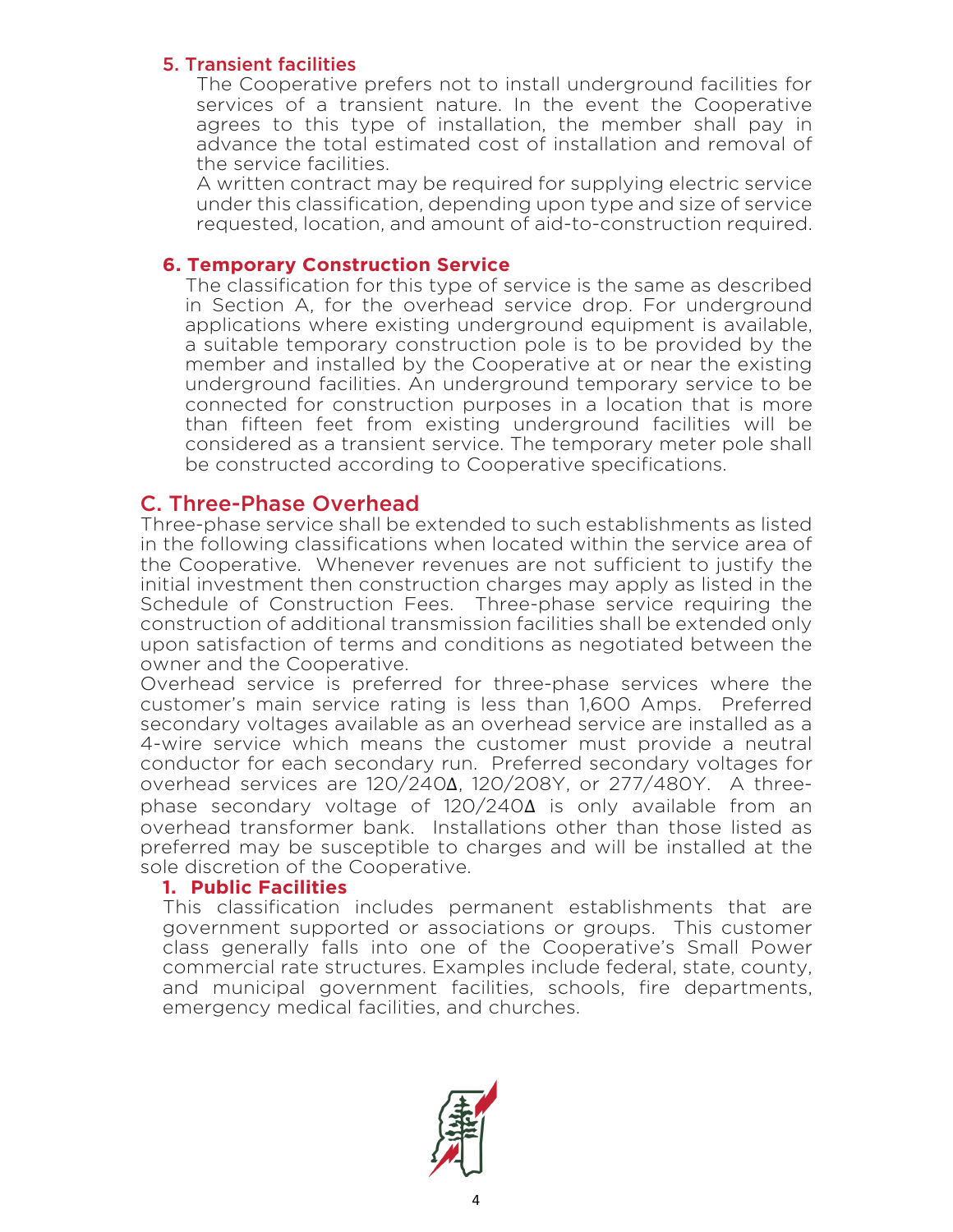#### **2. Commercial, small power, and three-phase farm services**

This classification includes permanent establishments that are commercial in nature where a demand charge is not used. Metering is typically accomplished using a self-contained meter. This customer class generally falls into one of the Cooperative's commercial rate structures. Examples include food processing facilities, hotel/motels, restaurants, small retail, office facilities, water wells, waste water facilities, strip mall shops, commercial shops or garages, and small manufacturing.

#### **3. Large power facilities**

This classification includes permanent establishments that are charged for both energy and demand. Metering is typically accomplished using a self-contained meter or CT rated meters. This customer class will fall into one of the

Cooperative's commercial or industrial rate structures. Examples include food or by-product processing, sawmill, large retail, hotel/motels, restaurants, large office buildings, water wells, waste water facilities, large manufacturing, and pipeline facilities.

#### **4. Transient facilities**

This classification includes non-permanent establishments that are transient in nature or of short duration. The rate schedules have no weighting when considering construction charges. Examples include mining facilities for gravel, sand, or limestone, asphalt plants, oil/gas facilities, pipeline rectifiers, temporary worker trailers, and camper trailers.

#### **5. Temporary construction service**

This classification includes services that are of short duration used solely for construction of a permanent establishment. This situation exists on larger construction projects where the contractor is utilizing electric usage prior to the owner/occupant accepting responsibility for the facility. A contract may be required prior to establishing service and/or a deposit.

#### D. Three-Phase Underground

All classifications listed in Section C for three-phase line extensions also apply to this section. Charges for underground service are based on a blended cost to develop an applicable charge that is the difference between overhead and underground service. Therefore, charges for underground service are in addition to applicable overhead charges.

All three-phase services are typically installed as a 4-wire service which means the customer must provide a neutral conductor for each secondary run. Secondary voltages supplied utilizing three-phase pad-mounted transformers are only available as 208Y/120 or 480Y/277. An underground secondary service with a voltage of 120/240∆ can only be supplied using an overhead transformer bank. Installations requiring voltages other than these may be susceptible to charges and will be installed at the sole discretion of the Cooperative. Underground service utilizing a three-phase pad-mounted transformer is required where the customer's main service rating is

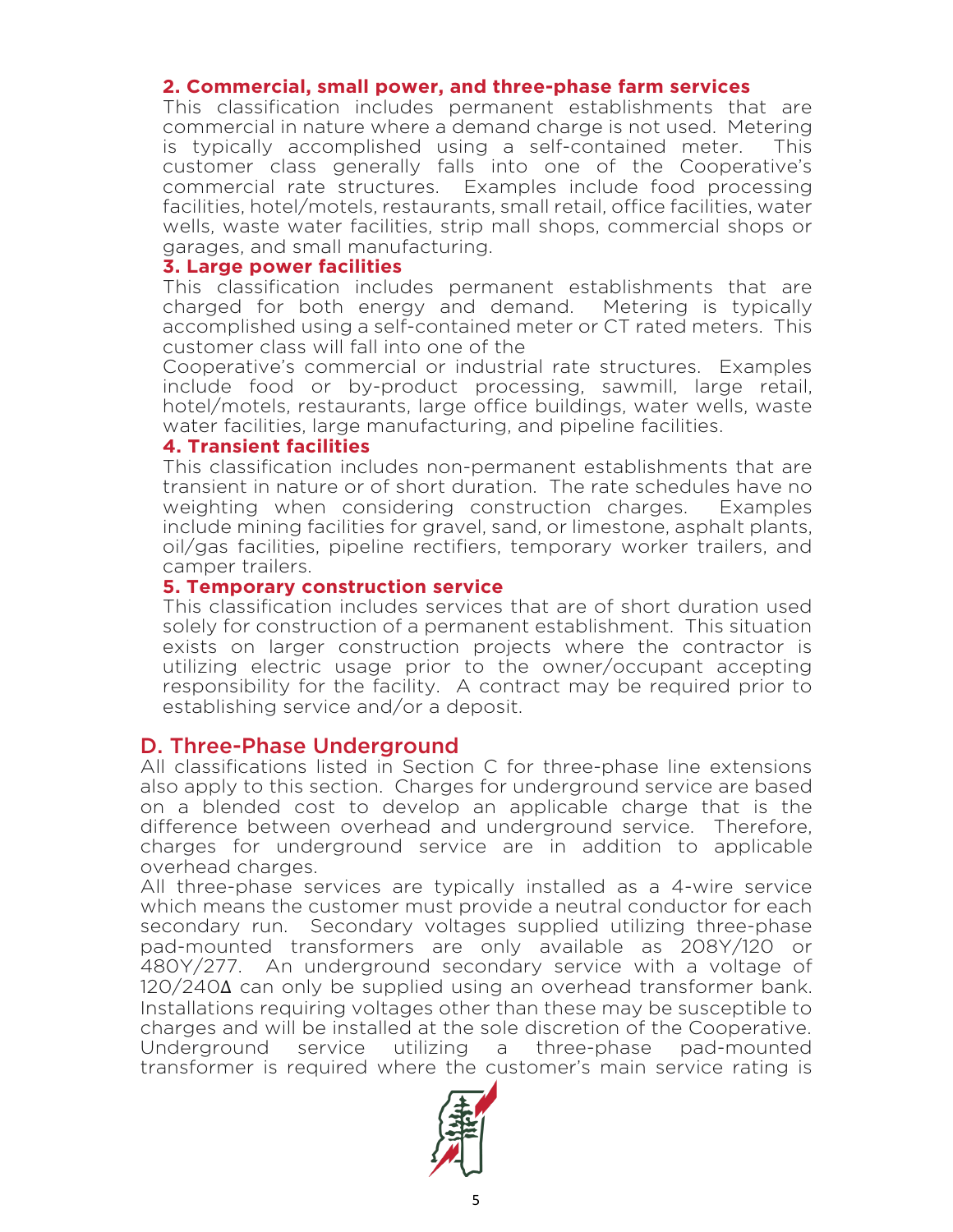1,600 Amps or greater. Service entrance ratings less than this and supplied with a pad-mounted transformer may be susceptible to charges as listed in the Schedule of Construction Fees. The customer requirements for this type of installation are to bury primary and secondary conduits, pour a concrete pad, and pull secondary conductors to the transformer terminals. This must be coordinated with engineering personnel to ensure the installation meets the specifications of the Cooperative.

# E. Contributions in Aid-to-Construction

# **1. Residential Payment Options**

For an overhead service to a new residence, whether a dwelling or mobile home, the applicant has the option of paying for the total charges up front or financing the project with monthly payments. If the member chooses the financing option, 25% of the total charges are required up front, followed by the remaining balance in monthly installments up to, but not exceeding, twelve (12) months. The member will be required to execute a payment agreement/contract when choosing the financing option.

#### **2. Reimbursements**

Members upgrading from a mobile home, shop, or barn to a permanent dwelling may qualify for a credit towards Aid-to-Construction, at the discretion of the Cooperative, if the permanent dwelling is built on the same site within five years of the original line being built. The amount credited will equal the difference between charges for the original service and current charges for service to a permanent dwelling. It is the responsibility of the member to request reimbursement in this situation within the same five-year time frame. The member receiving the credit shall be the original member to whom the original Aid-to-Construction charges were assessed.

# LINE RELOCATION

Line relocations to accommodate the customer will be done for the cost of removal of existing facilities and the cost of construction of the new facilities necessary to reestablish the route of the line. Line relocations requested as a result of new establishments or additions to existing establishments may be given due consideration depending on the amount of revenue expected from the new establishment or addition.

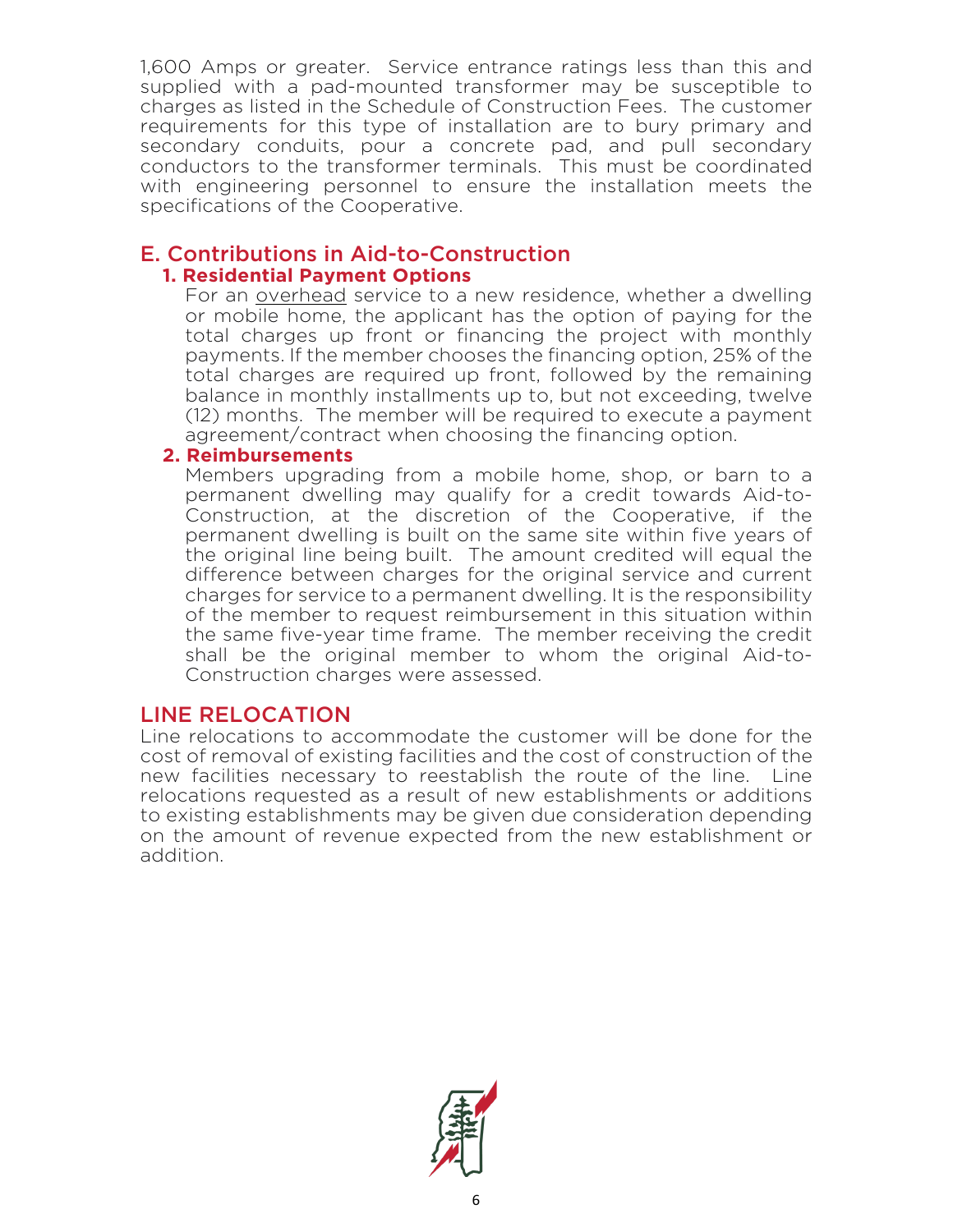# **SCHEDULE OF CONSTRUCTION FEES**

| A. Single Phase Overhead (1Ø OH)        | ATC = 1Ø OH + ROW                                                                                                                                                      |                                           |
|-----------------------------------------|------------------------------------------------------------------------------------------------------------------------------------------------------------------------|-------------------------------------------|
|                                         | First 1,320 ft (1/4 mile)                                                                                                                                              | No Charge                                 |
| Permanent dwelling                      | All over 1,320 ft (1/4 mile)<br>non-seasonal residence, apartment, condominium, with or without out-building                                                           | \$3.00 per ft (\$100 min)                 |
| Public facilities                       | federal, state, county, or municipal govt facility, school, fire dept,                                                                                                 |                                           |
|                                         | emergency medical facility, church, water association                                                                                                                  |                                           |
|                                         | First 175 ft                                                                                                                                                           | No Charge                                 |
|                                         | From 175 ft to 1,320 ft                                                                                                                                                | \$1.00 per ft (\$100 min)                 |
|                                         | All over 1,320 ft (1/4 mile                                                                                                                                            | \$4.50 per ft                             |
| Commercial agriculture                  | dairy, hog, or poultry farm                                                                                                                                            |                                           |
|                                         | First 175 ft                                                                                                                                                           | No Charge                                 |
|                                         | From 175 ft to 1,320 ft                                                                                                                                                | \$1.50 per ft (\$100 min)                 |
|                                         | All over 1,320 ft (1/4 mile)                                                                                                                                           | \$5.00 per ft                             |
| Mobile homes                            | single or double-wide, or manufactured housing, owner occupied or rental                                                                                               |                                           |
|                                         | First 175 ft                                                                                                                                                           | No Charge                                 |
|                                         | From 175 ft to 1.320 ft                                                                                                                                                | \$3.00 per ft (\$100 min)                 |
|                                         | All over 1,320 ft (1/4 mile)                                                                                                                                           | \$5.00 per ft                             |
| Non-dwellings                           | lodge, camp, barn, vacation home, camper trailer, water pump for residence,                                                                                            |                                           |
|                                         | non-commercial shop or out-building, pool or pool house, tennis court,                                                                                                 |                                           |
|                                         | electric gate or fence                                                                                                                                                 |                                           |
| Other farm                              | emu, worm farm, greenhouse, farm water pump, riding arena,                                                                                                             |                                           |
|                                         | fruit picking/grading shed, syrup shed, non-commercial sale barn                                                                                                       |                                           |
| Small commercial                        | food processing, sawmill, wood yard, hospital-nursing-boarding, hotel/motel,                                                                                           |                                           |
|                                         | restaurant, small or large retail, office, credit union, waste, communication tower,                                                                                   |                                           |
|                                         | telephone exchange, cable tv, airport, small manufacturing, pipeline rectifier                                                                                         |                                           |
| <b>B. Single Phase Underground</b>      |                                                                                                                                                                        | ATC = Calculate as defined in sub-section |
|                                         | Minimum charge for underground service                                                                                                                                 | \$700.00                                  |
|                                         | Primary & secondary per trench foot (direct burial)                                                                                                                    | \$5.00 per ft                             |
| 1Ø URD                                  | Primary & secondary per trench foot (in conduit)                                                                                                                       | \$6.00 per ft                             |
|                                         | Conduit furnished & installed by customer                                                                                                                              | \$3.25 per ft                             |
|                                         | <b>Padmount transformer</b>                                                                                                                                            | \$650.00                                  |
|                                         | <b>Primary junction cabinet</b>                                                                                                                                        | \$650,00                                  |
|                                         | <b>Secondary pedestal</b>                                                                                                                                              | \$400.00                                  |
|                                         | <b>Riser charge</b>                                                                                                                                                    | \$325,00                                  |
|                                         | Overhead retirement for conversion to underground<br>Security light - (\$150.00 minimum charge)                                                                        | \$1.50 per ft<br>\$3.25 per ft            |
|                                         | non-seasonal residence, apartment, condominium, with or without out-building                                                                                           | 10 URD + 10 OH + ROW                      |
| Permanent dwelling<br>Public facilities | federal, state, county, or municipal govt facility, school, fire dept,                                                                                                 |                                           |
|                                         | emergency medical facility, church, water association                                                                                                                  |                                           |
|                                         |                                                                                                                                                                        |                                           |
| Commercial agricultural                 | dairy, hog, or poultry farm                                                                                                                                            | 10 URD + 10 OH + ROW                      |
| Mobile homes                            | single or double-wide, or manufactured housing, owner occupied or rental                                                                                               | Calculated URD + ROW                      |
| Non-dwellings                           | lodge, camp, barn, vacation home, camper trailer, water pump for residence,                                                                                            | Calculated URD + ROW                      |
|                                         | non-commercial shop or out-building, pool or pool house, tennis court,                                                                                                 |                                           |
|                                         | electric gate or fence                                                                                                                                                 |                                           |
| Other farm                              | emu, worm farm, greenhouse, farm water pump, riding arena,                                                                                                             |                                           |
|                                         | fruit picking/grading shed, syrup shed, non-commercial sale barn                                                                                                       |                                           |
| Small commercial                        | food processing, sawmill, wood yard, hospital-nursing-boarding, hotel/motel,                                                                                           |                                           |
|                                         | restaurant, small or large retail, office, credit union, waste, communication tower,<br>telephone exchange, cable tv, airport, small manufacturing, pipeline rectifier |                                           |
| Subdivision                             | Subdivision developments (facilities installed at front of lots)                                                                                                       |                                           |
|                                         | Lots w/ maximum roadside frontage = 110 feet                                                                                                                           | \$750.00 per lot                          |
|                                         | Lots w/ roadside frontage = 111-150 feet                                                                                                                               | \$1,000.00 per lot                        |
|                                         |                                                                                                                                                                        |                                           |
|                                         | Lots that do not meet the above criterion                                                                                                                              | <b>Calculated</b>                         |

| C. General                                       |                                                                                |                                                                   |  |  |
|--------------------------------------------------|--------------------------------------------------------------------------------|-------------------------------------------------------------------|--|--|
| Temporary construction<br>Temporary construction | single phase (drop only)<br>three phase (drop only)                            | \$75.00<br>Negotiated                                             |  |  |
| Transient facilities                             | mining (gravel, sand, limestone), asphalt plant,<br>oil facility, gas facility | Calculated Installation Cost +<br>50% Installation Cost (Removal) |  |  |